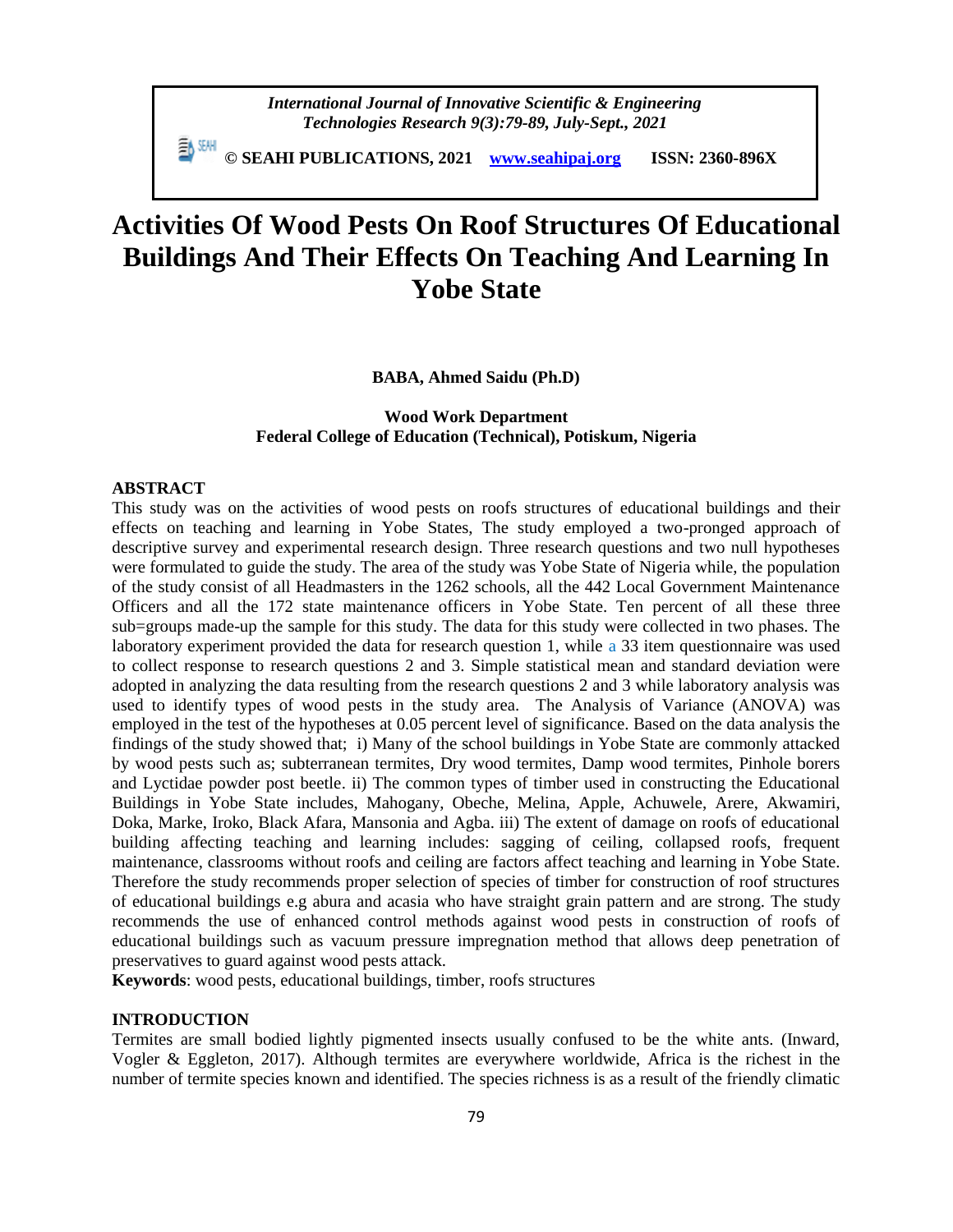conditions in Africa (Creffied, 2019). Nigeria and Yobe State in particular is located within the favourable climate condition for the termites. Termites' activities targets timber structures in buildings like the roof structures of educational buildings and go even deeper into other things within the building such as furniture, clothing and books (Schabel, 2020).

Termites according to Kirt and Culen (2015) are classified according to their living and feeding habits, e.g. damp wood, subterranean and dry wood termites. Damp wood termites as the name suggests, will only infest wood with high moisture content, whereas the subterranean termites live largely underground, building their nest in old trees, stumps and root systems and frequently move outside to search for foods, while dry wood termites, as their name suggests are capable of infesting dry, sound wood. They can infest wood structures that are not in contact with the ground. They do not require continuous contact with the ground to obtain moisture as they can obtain moisture from the wood in which they feed and live (Highley, 2013).

Another class of insects that attack wood are the borers popularly known as powder post beetles. They are so called because of the powdery frass produced by adults boring into the wood. Powder post beetles are capable of attacking dry timbers and their attack is confined to sapwood since the starch constitutes an essential element in their diet (Cookson, 2004 & Liu, 2008). There are a number of beetles that produce 'powder post' defects in wood. These include small wood boring beetles of at least three families; the lyctidae or true powder post beetles, the anobiidae or death watch beetles and the bostrichidae or branch or twig borers sometimes called false powder post beetles (Sittichaya & Beaver, 2009).

The lavae of these beetles feed on cellulose in wood and they can cause extensive damage to wood structures in schools and at home if conditions are suitable to them. Moisture plays a key role in attack from these insects. Losses are often heaviest in warm humid climates (Eaton & Hale, 1993). In their feeding, they reduce the wood to a fine powder, not unlike talcum powder in consistency. Holes left by emerging beetles are about 3.2mm in diameter and round (Tanis & McCullough, 2012). They are sometimes called "Shot holes". Depending on the type of wood pest and their species, their life cycle may range from 3 months to 2 or more years. Some species are specific as to the types of wood they infest, while others are general feeders. However, they are either hardwood feeders or soft wood feeders. (Gerberg, 2017). These classes of wood which powder post beetles infest are the timber used for construction of roof structures in educational buildings. Roofing structures in educational building includes, the strut, tie beam, wall plate, king post, ceiling joist, purlin and rafter (Whiting, 2013). A rafter which is the main component of a roof structure can be explained as one of a series of sloped structural members (beams) that extend from the ridge or hip to the wall plate, down slope perimeter or cave. Rafters are designed to support the roof deck and its associated loads (Leet, Uang, & Gilbert, 2012). Components for a rafter assembly include a glazing having a main support member and a cap engaging member. The cap engaging member has a detented portion extending from an edge region back towards an opposite edge region (Lehr & Nunley, 2018). It is the cap engaging member and other associated parts of roof structures that gave shelter to enable teaching and learning to take place in educational building.

Educational building structures for academic and non-academic activities in primary schools includes classrooms, laboratories, libraries, offices, staffrooms, stores and toilets. These Educational building structures in primary schools incorporate roof structures that is made up of rafters, noggins, purlins, king post and trusses which are mostly timber products processed from a tree (Wolfe, 2015). It is the felled tree that is referred to as wood. Wood is one of the most adaptable and earliest basic materials in human use. It is the material that forms the trunk and branches of a standing tree. It can be called timber when processed to smaller sizes for use. Wood has a remarkably diverse range of applications: it is one of the most versatile building materials; used in the manufacturing of furniture, decorative materials, sports equipment, musical instruments, and for construction purposes (Kollmann, Kuenzi & Stamm, 2012). The woods for construction purpose are classified for commercial purposes as either hardwoods or softwoods. The hard woods and soft woods are the tree product used for construction of roof structures of educational buildings. These buildings are provided for teachers and pupils to optimize their productivity in the teaching and learning process that takes place in the school.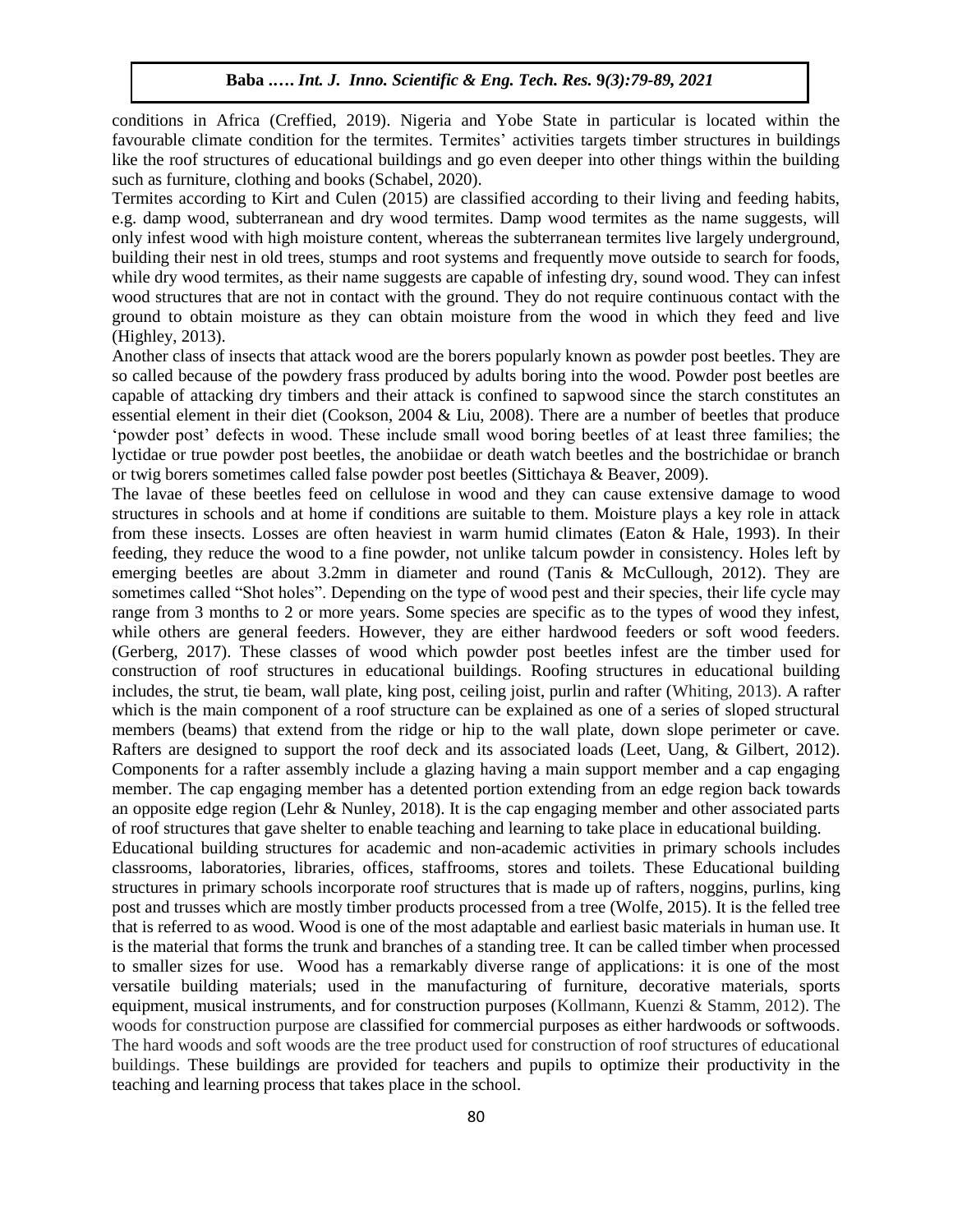The school is also a critical focus for pupils' inter-personal and educational development (Durlak, Weissberg, Dymnicki, Taylor & Schellinger, 2011). Evidence from research findings showed that educational building structures have a powerful influence on how well pupils achieve a wide range of educational outcomes. According to Owoeye and Yara (2010), many school children in Nigeria learn under the shade of trees, some occupy dilapidated classrooms, while many learn in classrooms without ceilings.

A study conducted by Umar and Abdullahi, (2013) also indicates that continued attack by wood pests was because of the quality of wood used during construction, but this claim has not been ascertained as there are different types of wood pests and the type of wood they attack and survive on are different. Hence, the need for the study on the activities of wood pests on roof structures educational building and their effects on teaching and learning in Yobe States

# **Purpose of the Study**

The purpose of this study will be to identify the activities of wood pests on roofs of educational buildings and how these activities will affect teaching and learning in Yobe States. Specifically, the study intends to;

- 1. Identify the types of wood pests that attack roofs of educational buildings in Yobe State.
- 2. Identify the types of timber used for construction of roofs of educational buildings in Yobe State.
- **3.** Determine how activities of wood pests on roofs members of educational buildings affect teaching and learning in Yobe State.

# **Research Questions**

The following questions will guide the researcher in carrying out this study:

- 1. What are the common types of wood pests that attack roofs of educational buildings in Yobe State?
- 2. What are the common types of Timber used for construction of roofs of educational Buildings in Yobe State?
- 3. In which way do common wood pests activities on roofs structure of educational buildings affect teaching and learning in Yobe State?

# **Hypotheses of the Study**

The following null hypotheses were formulated to guide this study and will be tested at 0.05 level of significance.

- **HO1.** There is no significant difference in the mean response of LMO and SMO on the common types of wood pests that attack roof structures of educational buildings in the 3 senatorial zones of Yobe State
- **HO2.** There is no significant difference in the mean response of Headmasters, LMO and SMO on how activities on roof structures of educational buildings affecting teaching and learning in the 3 senatorial zones of Yobe State

# **METHODOLOGY**

The study employed descriptive survey and experimental research design. The area of study was Yobe State of Nigeria and the population consists of all Head masters in 1262 schools, all the 442 Local Government Maintenance Officers and all the 172 state maintenance officers in Yobe State. Random sampling technique was used to select 10 % of the total population therefore, the samples for the study was 126 Head masters, 44 Local Government Maintenance Officers and 17 state maintenance officers making the total sample of 187 respondents

The instrument for data collection in this study was a questionnaire consisting of 33 items which will be used to answer research questions 2 and 3. While, research question 1 was a microscopic examination to identify the species of wood pests that attack roofs of educational buildings in various locations in the state. Research question 1 and 2 was administered to local government maintenance officers and state maintenance officers. Research question 3 was answered by headmasters of the schools. The response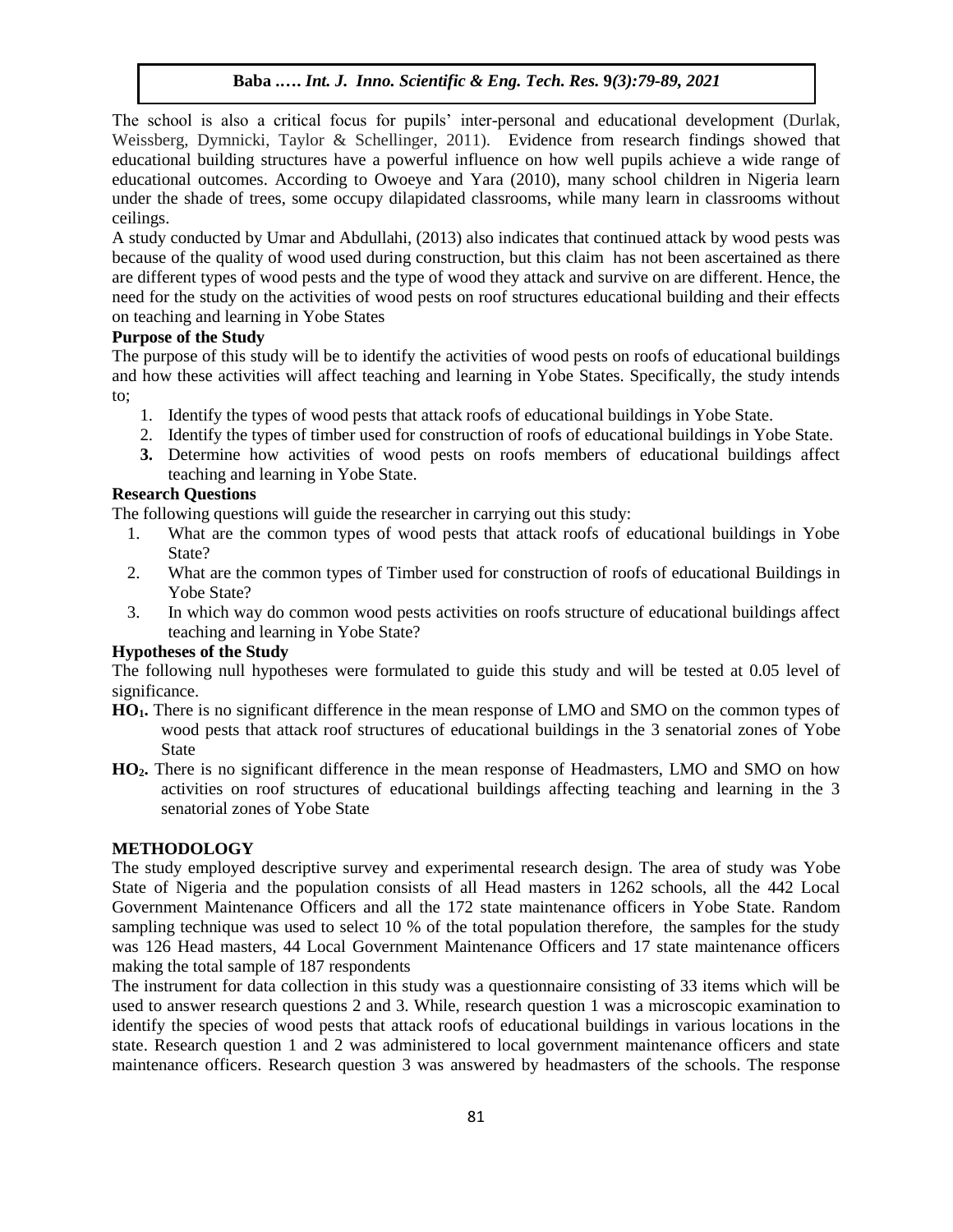categories on the questionnaire for Research questions 1, 2 and 3 were, Strongly Disagree (SA), Disagree (D), Agree (A),Strongly Disagreed (SD) with assigned values of 4, 3, 2 and 1 respectively.

A monocular electric microscope in Entomology laboratory university of Maiduguri was used to identify the types of wood pest species in various schools in the study area. The instrument was selected because it has a variable lens that can be adjusted to give a clear vision of the wood pests. The laboratory procedure involved collecting samples from sampled primary school building in the state. The samples will be gathered through physical inspection of the school building to identify where the activities of wood pests are prevalent.

The instrument was validated by 3 experts in the Department of Technology Education, Abubakar Tafawa University of Technology, Bauchi. Pearson's Product Moment Correlation Co-efficient was computed to establish the correlation co-efficient of the instrument. A correlation co-efficient of 0.76 was found thus considered reliable for data collection. Trained research Assistants were used for distribution and collection of data. The data collected for research question 1 was by microscopic analysis while, research questions 2 and 3 was answered using means and standard deviation. For this study, analysis of variance (ANOVA) was used to test the 2 null hypotheses at 0.05 per cent level of significance.

#### **RESULTS**

**Research Question 1:** *What are the common types of wood pest that attack Roofs of Educational Buildings in Yobe State?*

The data collected on the common types of wood pests attacking educational buildings in Yobe State is presented in table 1. Table 1 clearly shows that different types of wood pests that are found on the buildings.

|                | S/N L.G. No of Samples/L G<br><b>Wood pests Species Identified</b> |            |   |                 |            |              |              |  |  |  |
|----------------|--------------------------------------------------------------------|------------|---|-----------------|------------|--------------|--------------|--|--|--|
|                | <b>SUB</b>                                                         | <b>DRY</b> |   | <b>DAMP PIN</b> | <b>LYC</b> | <b>LHORN</b> | <b>TOTAL</b> |  |  |  |
| Bade<br>1.     | 3                                                                  |            |   |                 | 3          | ÷,           |              |  |  |  |
| Bursari<br>2.  |                                                                    |            | 1 | 2               |            |              |              |  |  |  |
| Damaturu<br>3. |                                                                    |            |   | 2               |            |              |              |  |  |  |
| Fika<br>4.     |                                                                    | 2          |   | 3               |            |              | 13           |  |  |  |
| Fune<br>5.     |                                                                    | 3          |   | 4               |            |              | 13           |  |  |  |
| Geidam<br>6.   |                                                                    |            |   | 2               |            |              |              |  |  |  |
| Gujba<br>7.    |                                                                    | 2          |   |                 | 2          |              |              |  |  |  |
| Gulani<br>8.   |                                                                    |            |   | 3               |            |              |              |  |  |  |
| Jakusko<br>9.  |                                                                    | 6          |   |                 | 3          |              |              |  |  |  |
| 10. Karasuwa   |                                                                    |            |   | 2               |            |              |              |  |  |  |
| 11. Machina    |                                                                    | 2          |   |                 |            |              |              |  |  |  |
| 12. Nangere    |                                                                    |            |   | 2               |            |              |              |  |  |  |
| 13. Nguru      |                                                                    |            | 3 |                 |            |              |              |  |  |  |
| 14. Potiskum   |                                                                    |            |   |                 | 2          |              |              |  |  |  |
| 15. Tarmuwa    |                                                                    |            |   |                 |            |              |              |  |  |  |
| 16. Yunusari   |                                                                    |            |   | 3               |            |              |              |  |  |  |
| 17. Yusufari   |                                                                    |            |   |                 |            |              |              |  |  |  |
| Totals         | 43                                                                 | 25         | 8 | 27              | 22         |              | 126          |  |  |  |

**Table 1: Laboratory Identification of Wood Pests that Attack Roofs of Educational Buildings in Yobe State**

**Keys:** SUB = Subterranean termite, DRY = Drywood termites, DAMP = Dampwood termites, PIN = Pin-hole Borers,  $\text{LYC} = \text{Lyctdae}$ , and  $\text{LHORN} = \text{Long}$  horn beetles

Table 3 displays the laboratory analysis of types of wood pests that attack roofs of educational buildings in Yobe State. The laboratory analysis showed that out of 126 samples presented for laboratory analysis, there are 43 subterranean termites, 25 Drywood termites, 8 Dampwood termites, 27 Pinhole borers, 22 Lyctidae and 1long horn beetle. This was seen in the distribution of wood pests in the table across the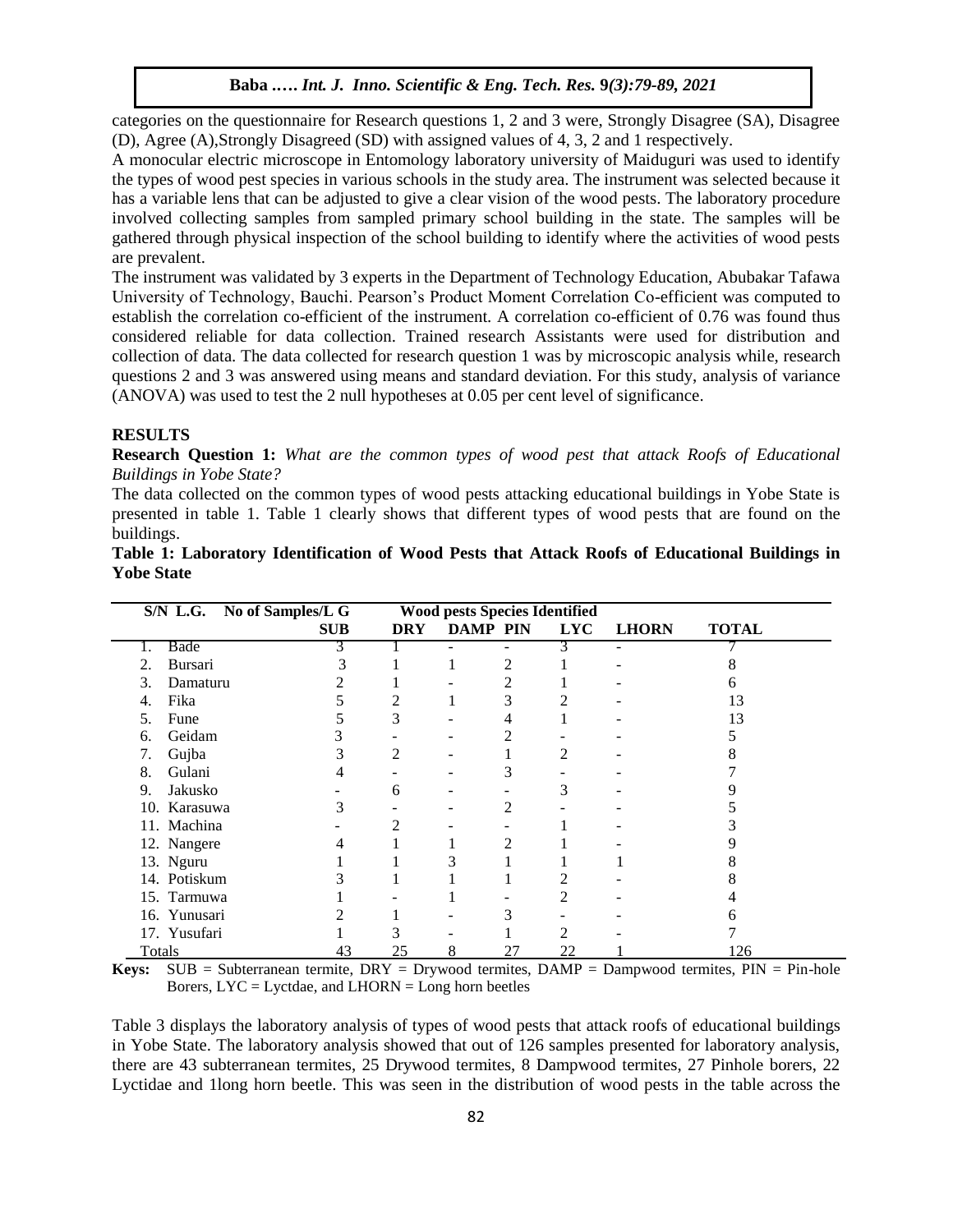state. The predominant wood pests in the state were the subterranean termites, followed by pin hole borers. The wood pest that is less prevalent in the study area was long horn beetle. This was an indication that the roofs of educational buildings in Yobe State were not only infested with a single species of wood pests but, by many species.

**Research Question 2:** *What are the Common Types of Timber used for Construction of Roofs of Educational Buildings in Yobe State?*

The data collected to investigate research question 2 is presented in table .

|  |  |  |  |  |  |  | Table 2: Mean Responses of LMO & SMO on the Common Types of Timber |
|--|--|--|--|--|--|--|--------------------------------------------------------------------|
|--|--|--|--|--|--|--|--------------------------------------------------------------------|

| S/N | Name of Timber          |                  |                  | $N_1 = 68$ $N_2 = 17$ |                 |           |      |               |
|-----|-------------------------|------------------|------------------|-----------------------|-----------------|-----------|------|---------------|
|     |                         | $\overline{X_1}$ | $\overline{X_2}$ | SD <sub>1</sub>       | SD <sub>2</sub> | $\bar{X}$ | SD   | <b>REMARK</b> |
| 1.  | Mahogany (Hardwood)     | 2.96             | 2.94             | 0.78                  | 0.83            | 2.99      | 0.79 | Agreed        |
| 2.  | Obeche (softwood)       | 3.07             | 3.00             | 0.74                  | 0.79            | 3.06      | 0.75 | Agreed        |
| 3.  | Melina (softwood)       | 2.97             | 2.82             | 0.73                  | 0.73            | 2.94      | 0.73 | Agreed        |
| 4.  | Apple (Softwood)        | 2.66             | 2.71             | 0.87                  | 0.92            | 2.67      | 0.88 | Agreed        |
| 5.  | Achuwele (Hardwood)     | 2.53             | 2.65             | .95                   | 1.12            | 2.55      | 0.98 | Agreed        |
| 6.  | Marobiya (Hardwood)     | 1.91             | 1.82             | 0.93                  | 1.02            | 1.89      | 0.94 | Disagreed     |
| 7.  | Abura (Hardwood)        | 2.16             | 2.18             | 0.94                  | 0.95            | 2.17      | 0.94 | Disagreed     |
| 8.  | Iroko (Hardwood)        | 2.24             | 2.06             | 0.93                  | 1.03            | 2.20      | 0.95 | Disagreed     |
| 9.  | Black Afara (Hardwood)  | 2.31             | 2.35             | 0.90                  | 1.06            | 2.32      | 0.93 | Disagreed     |
| 10. | Mansonia (Hardwood)     | 2.27             | 2.12             | 0.92                  | 0.99            | 2.24      | 0.93 | Disagreed     |
| 11. | Agba (Hardwood)         | 2.41             | 2.41             | 0.95                  | 1.00            | 2.46      | 0.96 | Disagreed     |
|     | 12. Larch (Softwood)    | 2.19             | 2.12             | 0.92                  | 0.93            | 2.18      | 0.92 | Agreed        |
|     | 13. Arere (Softwood)    | 2.69             | 2.77             | 0.95                  | 0.97            | 2.71      | 0.95 | Agreed        |
|     | 14. Akwamiri (Softwood) | 2.56             | 2.59             | 0.95                  | 0.94            | 2.57      | 0.94 | Agreed        |
| 15. | Doka (Hardwood)         | 2.66             | 2.65             | 0.92                  | 0.93            | 2.66      | 0.92 | Agreed        |
| 16. | Marke (hardwood)        | 2.66             | 2.71             | 0.89                  | 1.05            | 2.67      | 0.92 | Agreed        |

**Key:**  $\overline{X_1}$  = mean for LMO,  $\overline{X_1}$  = mean for SMO, SD<sub>1</sub> = Standard Deviation for LMO, SD<sub>2</sub> = Standard Deviation for SMO  $\overline{X_G}$  = Grand mean for LMO and SMO, SD<sub>G</sub> = Standard Deviation for LMO and SMO

Table 2 showed the data on the type of timber used for construction of roofs for educational buildings in Yobe State are, Mahogany, Obeche, Malina, Apple, Achuwele, Arere, Akwamiri, Doka and Marke. This can be seen from their mean responses that range between 2.55 and 3.05. Agba, Mansonia and Black Afara are also used for construction of roofs of educational buildings considering the level of response shown on the table. On the other hand the Local Government Maintenance Officers and State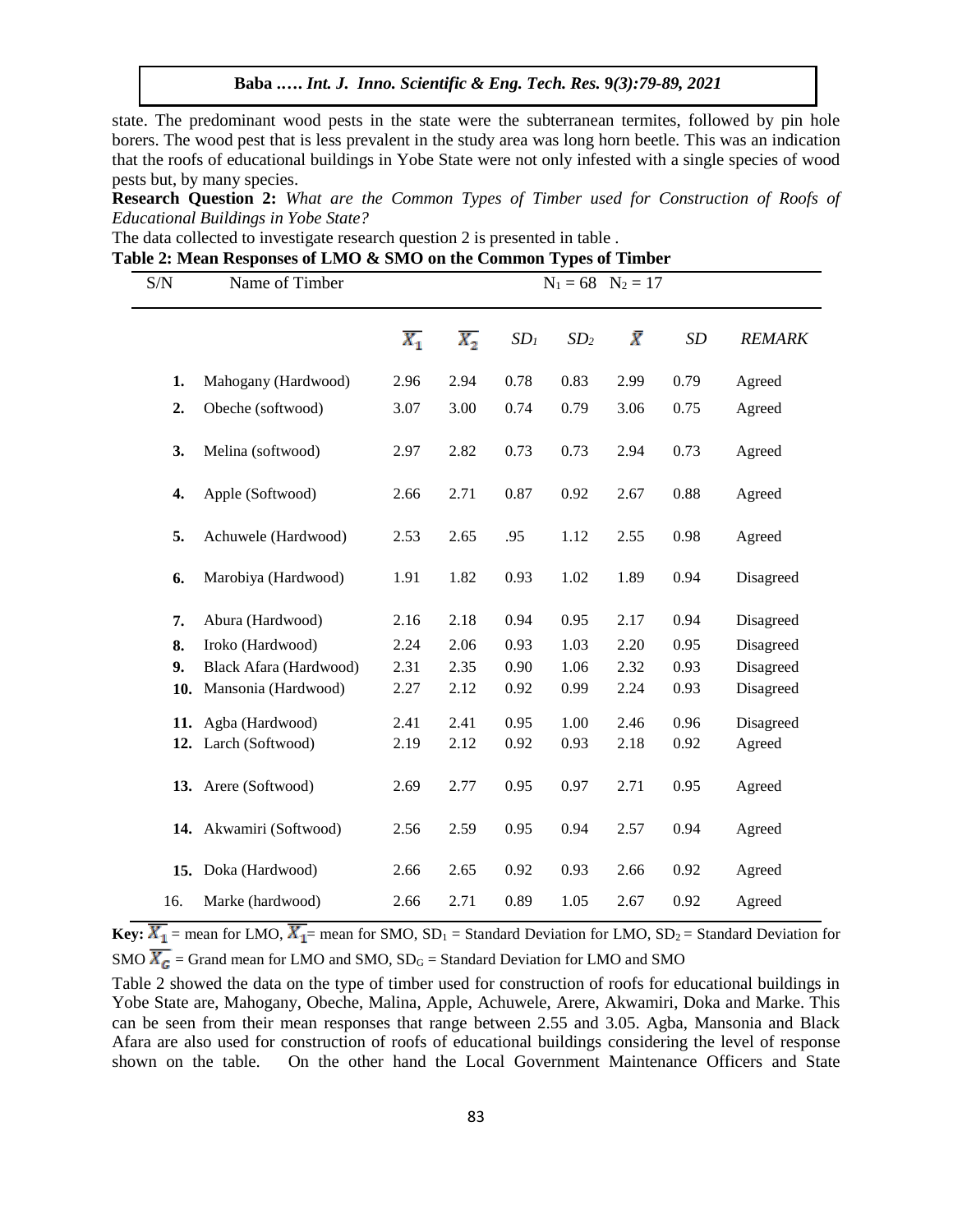Maintenance Officers indicated that Marobiya, Abura, Iroko, and Larch are least used for construction of roofs of educational buildings in Yobe State.

**Research Question 3**: *In which way do activities of common wood pests on roofs of educational buildings affect teaching and learning in Yobe State?*

**Table 3: Mean Responses of Headmasters on ways Common Wood Pests Activities on Roofs of Educational Building Affect Teaching and Learning in Yobe State**

| S/N                     | <b>Item statement</b>                                                                   | $N_1 = 39$ $N_2 = 43$ $N_3 = 44$ |                  |       |                 |                 |                 |                  |           |               |  |
|-------------------------|-----------------------------------------------------------------------------------------|----------------------------------|------------------|-------|-----------------|-----------------|-----------------|------------------|-----------|---------------|--|
|                         |                                                                                         | $\overline{X_1}$                 | $\overline{X_2}$ | $X_3$ | SD <sub>I</sub> | SD <sub>2</sub> | SD <sub>3</sub> | $\overline{X_G}$ | <b>SD</b> | <b>REMARK</b> |  |
| $\overline{\mathbf{1}}$ | Sagging ceiling due to wood pests                                                       |                                  | 2.67             | 2.66  | 1.04            | 0.94            | 0.83            | 2.76             | 0.94      | Agreed        |  |
|                         | infestation distract teaching and learning                                              |                                  |                  |       |                 |                 |                 |                  |           |               |  |
| $\boldsymbol{2}$        | Particle of ceiling boards falling from<br>wood due to wood pests infestation disrupt   | 2.44                             | 2.33             | 2.31  | 0.97            | 0.97            | 1.11            | 2.35             | 1.01      | Disagreed     |  |
|                         | teaching and learning                                                                   |                                  |                  |       |                 |                 |                 |                  |           |               |  |
| 3                       | Collapsed roof due to wood pests                                                        |                                  |                  |       |                 |                 |                 |                  |           |               |  |
|                         | infestation affects teaching and learning in                                            | 2.85                             | 2.77             | 2.86  | 0.99            | 0.97            | 0.93            | 2.83             | 0.96      | Agreed        |  |
|                         | the classroom                                                                           |                                  |                  |       |                 |                 |                 |                  |           |               |  |
| 4                       | Noise due to wood pests attack on roof                                                  |                                  |                  |       |                 |                 |                 |                  |           |               |  |
|                         | members of the classroom disrupts                                                       | 2.44                             | 2.16             | 1.98  | 1.05            | 0.97            | 0.10            | 2.18             | 1.02      | Disagreed     |  |
|                         | teaching and learning                                                                   |                                  |                  |       |                 |                 |                 |                  |           |               |  |
| 5                       | The frequency of maintenance as a result                                                |                                  |                  |       |                 |                 |                 |                  |           |               |  |
|                         | of wood pests attack is high and this                                                   | 3.00                             | 2.56             | 2.84  | 0.89            | 1.03            | 0.75            | 2.79             | 0.91      | Agreed        |  |
|                         | disrupts teaching and learning                                                          |                                  |                  |       |                 |                 |                 |                  |           |               |  |
| 6                       | Classrooms without roofs and ceiling due                                                |                                  |                  |       |                 |                 |                 |                  |           |               |  |
|                         | to wood pests distraction and expose the                                                | 3.05                             | 3.09             | 2.71  | 0.95            | 0.72            | 0.93            | 2.94             | 0.8       | Agreed        |  |
|                         | pupils to high heat radiation                                                           | 2.82                             |                  |       |                 |                 |                 |                  |           |               |  |
| $\tau$                  | Effect of wood pests on educational                                                     |                                  | 2.98             | 2.77  | 1.05            | 0.94            | 0.91            | 2.86             | 0.96      | Agreed        |  |
|                         | buildings result to merging of classrooms<br>for instruction which affects teaching and |                                  |                  |       |                 |                 |                 |                  |           |               |  |
|                         | learning                                                                                |                                  |                  |       |                 |                 |                 |                  |           |               |  |
| 8                       | Effect of activities of wood pests on                                                   |                                  |                  |       |                 |                 |                 |                  |           |               |  |
|                         | educational building result into pupils                                                 | 2.80                             | 3.07             | 2.73  | 0.98            | 0.77            | 1.04            | 2.87             | 0.94      | Agreed        |  |
|                         | attending lessons under the tree, this affects                                          |                                  |                  |       |                 |                 |                 |                  |           |               |  |
|                         | teaching and learning                                                                   |                                  |                  |       |                 |                 |                 |                  |           |               |  |
| 9                       | When pupils attend lessons under the tree                                               |                                  |                  |       |                 |                 |                 |                  |           |               |  |
|                         | due to activities of wood pests, thus                                                   |                                  |                  |       |                 |                 |                 |                  |           |               |  |
|                         | student's attention is always distracted by                                             | 3.00                             | 3.07             | 2.73  | 0.98            | 0.77            | 1.04            | 2.87             | 0.94      | Agreed        |  |
|                         | what is passing by this affect teaching and                                             |                                  |                  |       |                 |                 |                 |                  |           |               |  |
|                         | learning                                                                                |                                  |                  |       |                 |                 |                 |                  |           |               |  |
| 10                      | Wood pests infestation on classroom                                                     |                                  |                  |       |                 |                 |                 |                  |           |               |  |
|                         | compel school authorities to merge                                                      |                                  |                  |       |                 |                 |                 |                  |           |               |  |
|                         | classrooms; this implies that the number of                                             | 2.80                             | 2.79             | 2.84  | 1.11            | 0.89            | 1.03            | 2.81             | 1.00      | Agreed        |  |
|                         | students per class will increase and this<br>does permit individualized instruction     |                                  |                  |       |                 |                 |                 |                  |           |               |  |
| 11                      | Infested school library by wood pests do                                                |                                  |                  |       |                 |                 |                 |                  |           |               |  |
|                         | not allow students to use library effectively                                           | 2.46                             | 2.93             | 2.77  | 1.17            | 0.83            | 0.80            | 2.73             | 0.95      | Agreed        |  |
|                         |                                                                                         |                                  |                  |       |                 |                 |                 |                  |           |               |  |

**Key:**  $\overline{X_1}$  = mean for Headmasters Zone A,  $\overline{X_2}$  = mean for Headmasters Zone B,  $\overline{X}$  = Mean for Headmasters Zone C, SD<sub>1</sub> = Standard Deviation for Headmasters Zone A,  $SD_2$  = Standard Deviation for Headmasters Zone B,  $SD_3$  = Standard Deviation for Headmasters Zone C,  $\overline{X_G}$  = Grand mean for LMO and SMO, SD = Standard Deviation for LMO and SMO

Table 3 reveals the common ways the activities of wood pests on roofs of educational buildings affects teaching and learning. These common ways are; sagging ceiling, collapsed roofs, frequent maintenance, classrooms without roofs and ceiling, merging of classrooms, attending lesson under the trees, too many pupils in classroom and infested library building are factors that affect teaching and learning as a result of powder post beetle infestation on educational buildings. This is seen in the means that stand between 2.73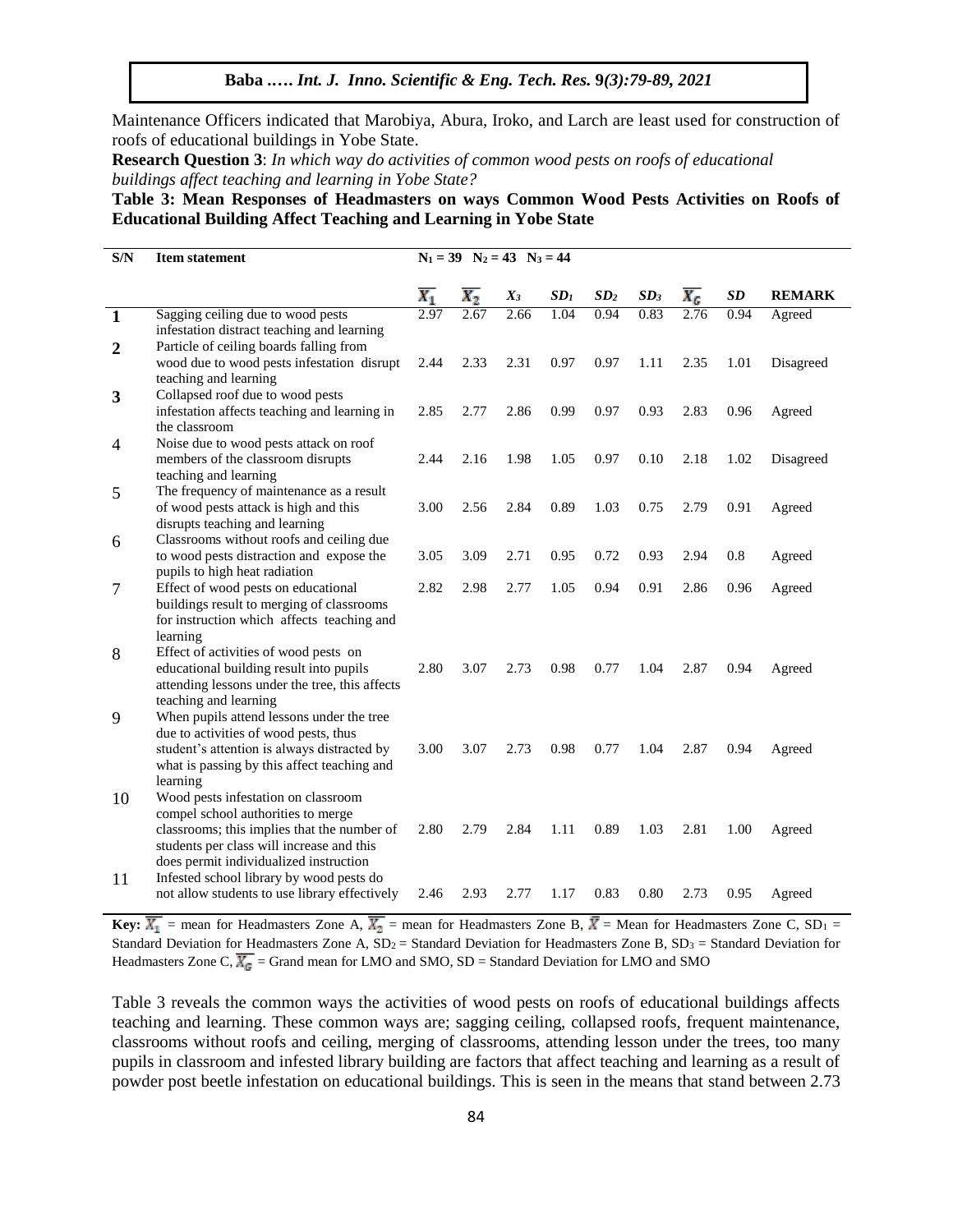- 2.94. While the least common ways the activities of wood pests affect teaching and learning are when particles of dust from ceiling boards and noise from wood pest has less effects on teaching and learning. This is also seen from their means that stood at 1.01 and 1.02 respectively. The result showed that there are numerous ways through which activities of wood pests affects teaching and learning in Yobe state as reported in this study.

**Hypothesis 1:** There is no significant difference between the common types of wood pests that attack roofs of educational buildings in the 3 senatorial zones of Yobe state

The Analysis of variance to test the null hypotheses I was presented in table 9.

| Table 4: Analysis of variance (ANOVA) of the common types of wood pests that attack roofs of |  |
|----------------------------------------------------------------------------------------------|--|
| <b>Educational Buildings in the 3 Senatorial Zones of Yobe state</b>                         |  |

| S/n            | Types of wood pest   | <b>Sources</b><br>variance | of | <b>SM</b> | Df             | <b>MS</b> | $\mathbf{F}$ | ${\bf P}$ | <b>Remark</b> |
|----------------|----------------------|----------------------------|----|-----------|----------------|-----------|--------------|-----------|---------------|
| $\overline{1}$ | Subterranean termite | <b>Between Groups</b>      |    | 20.438    | $\overline{2}$ | 10.219    | 8.038        | 0.005     | S             |
|                |                      | Within Groups              |    | 17.798    | 14             | 1.271     |              |           |               |
|                |                      | Total                      |    | 38.235    | 16             |           |              |           |               |
| $\overline{2}$ | Drywood Termite      | <b>Between Groups</b>      |    | 7.223     | $\overline{2}$ | 3.612     | 1.743        | 0.211     | <b>NS</b>     |
|                |                      | Within Groups              |    | 29.012    | 14             | 2.072     |              |           |               |
|                |                      | Total                      |    | 36.235    | 17             |           |              |           |               |
| 3              | Dampwood termite     | <b>Between Groups</b>      |    | 4.036     | $\overline{2}$ | 2.018     | 0.382        | 0.689     | <b>NS</b>     |
|                |                      | Within Groups              |    | 73.964    | 14             | 5.283     |              |           |               |
|                |                      | Total                      |    | 78.000    | 26             |           |              |           |               |
| 4              | Pin hole borers      | <b>Between Groups</b>      |    | 8.927     | 2              | 4.464     | 4.114        | 0.039     | ${\bf S}$     |
|                |                      | Within Groups              |    | 15.190    | 14             | 1.085     |              |           |               |
|                |                      | Total                      |    | 24.118    | 16             |           |              |           |               |
| 5              | Lyctidae             | <b>Between Groups</b>      |    | 1.280     | $\overline{2}$ | 0640      | 0.133        | 0.876     | <b>NS</b>     |
|                |                      | Within Groups              |    | 67.190    | 14             | 4.779     |              |           |               |
|                |                      | Total                      |    | 68.471    | 16             |           |              |           |               |
| 6              | Long horn beetles    | <b>Between Groups</b>      |    | 0.108     | $\overline{2}$ | 0.054     | 0.906        | 0.427     | <b>NS</b>     |
|                |                      | Within Groups              |    | 0.833     | 14             | 0.060     |              |           |               |
|                |                      | Total                      |    | 0.941     | 16             |           |              |           |               |

# KEY: S= Significant NS= Not Significant

Table 4 showed the p-value of item 1 as 0.005 and that of item 4 was 0.038 at 0.05 level of significance. Since the p-values are less than the significant values, we reject the null hypothesis and concluded that there was significant difference between the common types of wood pests that attack roofs of educational buildings in the 3 senatorial zones of the study area. While items 2, 3, 5 and 6 in the same table indicates that their p-values were 0.211, 0.689, 0.876 and 0.427 respectively at 0.05 per cent level of significance. We therefore accept the null hypothesis and conclude that there was significant difference in drywood termites, damp wood termites, lyctidae and long horn beetles that attack roofs of educational buildings in the 3 senatorial zones of Yobe State.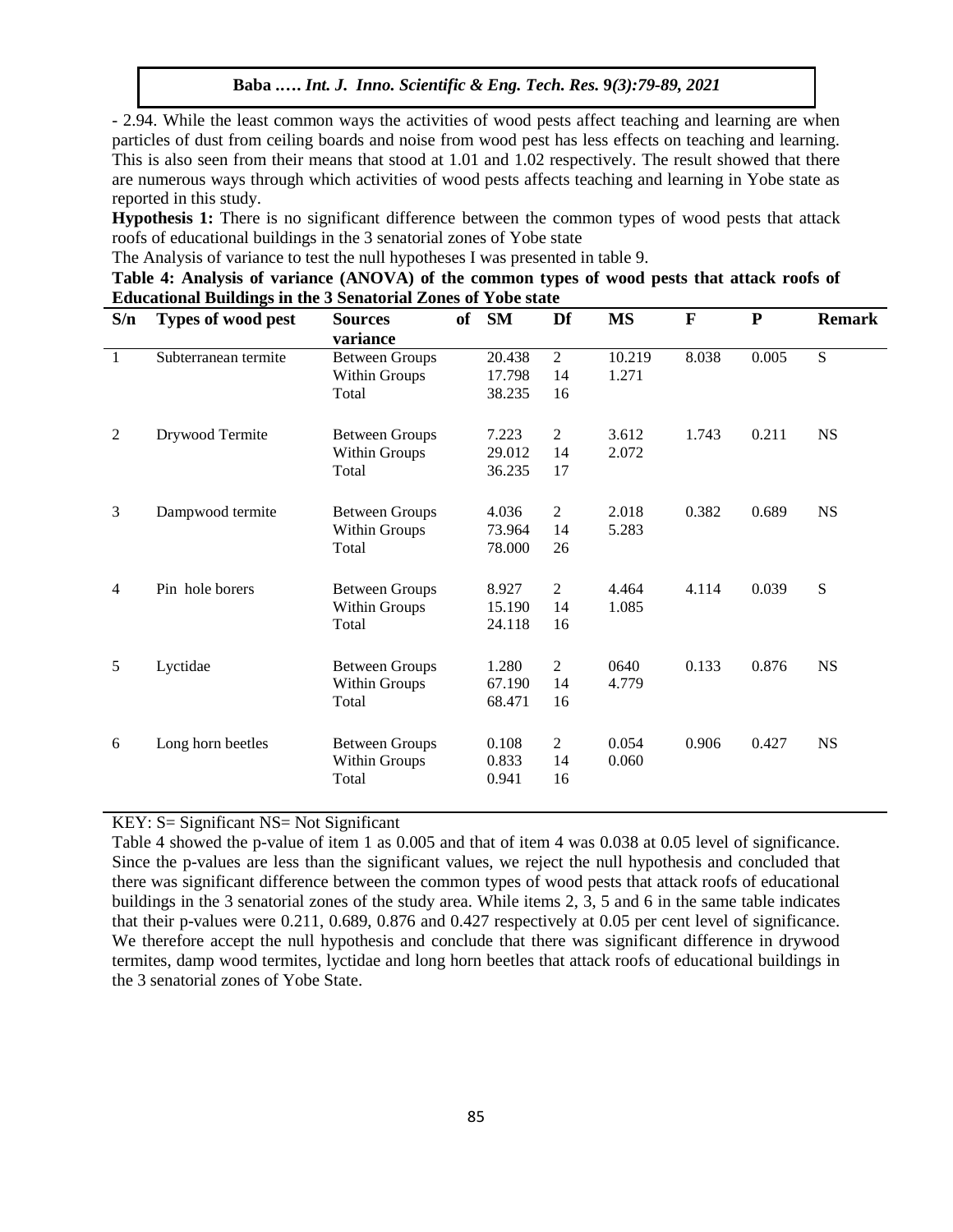**Baba .….** *Int. J. Inno. Scientific & Eng. Tech. Res.* **9***(3):79-89, 2021*

**Hypothesis 2:** There was no significant difference between the common wood pest's activities on roof members of educational Buildings affecting teaching and learning in Yobe State.

|  | The analysis of variance to test the null hypotheses 3 is presented in Table 11 |  |  |  |  |  |  |
|--|---------------------------------------------------------------------------------|--|--|--|--|--|--|
|  |                                                                                 |  |  |  |  |  |  |

|  |  |                                                   |  |  |  | Table 5: Analysis of variance (ANOVA) of Common Roofing Defects on Roofs of Educational |
|--|--|---------------------------------------------------|--|--|--|-----------------------------------------------------------------------------------------|
|  |  | buildings in the 3 Senatorial Zones of Yobe State |  |  |  |                                                                                         |

| o                                                                |           |        |       |   |                |  |
|------------------------------------------------------------------|-----------|--------|-------|---|----------------|--|
| Source of                                                        | sum of df | mean   |       | n | Decision       |  |
| Variance                                                         | squares   | square |       |   |                |  |
| Bet. Groups                                                      | 0.002     |        | 0.001 |   |                |  |
|                                                                  |           |        |       |   | 0.006 0.994 NS |  |
| Within Groups 4.499                                              |           | 123    | 0.150 |   |                |  |
| Total                                                            | 4.501     | 125    |       |   |                |  |
| $\mathbf{M}$ $\mathbf{M}$ $\mathbf{M}$ $\mathbf{M}$ $\mathbf{M}$ |           |        |       |   |                |  |

Not Significant

Table 11 shows a p-value of 0.515 at significance level 0.05. Since the p-value of 0.515 is greater than the null hypothesis hence the null hypothesis was accepted. This implies that, there is no significant difference between the activities of wood pests on roofs of educational Buildings affecting teaching and learning in the 3 senatorial zones of Yobe State.

# **Findings of the Study**

The findings of this study are presented in the same order in which the research questions and hypotheses are presented:

- 1. The type of wood pests that attack roof structures of educational buildings are; subterranean termites, Dry wood termites, Damp wood termites, Pinhole borers and Lyctidae powder post beetle. Long horn beetle were not considered to be a species of wood pests that attack roofs of educational buildings in Yobe State.
- 2. The types of timber used for construction of roof structures of educational buildings in Yobe State are, Mahogany, Obeche, Melina, Apple, Achuwele, Arere, Akwamiri, Doka and Marke. Iroko, Black Afara, Mansonia and Agba. While Marobiya, Abura and Larch were not used for construction of roof structures of educational buildings in Yobe State.
- 3. The way activities of wood pests on roof structures of educational buildings affecting teaching and learning are: sagging of ceiling, collapsed roofs, frequent maintenance, classrooms without roofs and ceiling, merging of classroom, attending lesson under the trees, too many pupils in classroom and infested library building are factors that affect teaching and learning. Particles of ceiling boards and noise from wood pests does not affect teaching and learning.
- 4. It was found out from hypothesis 1 that there was significant difference in the mean response of LMO and SMO on common types of wood pests that attack roofs of educational buildings in the 3 senatorial zones in the study area in items 1 and 4. While items 2, 3, 5 and 6 indicated that there was no significant difference between the common types of wood pests that attack roofs of educational buildings in the 3 senatorial zones of Yobe state.
- 5. It was discovered from hypothesis 3 that, there was no significant difference between the activities of wood pests on roofs of educational Buildings affecting teaching and learning in the 3 senatorial zones of Yobe State.

#### **DISCUSSION OF FINDINGS**

The findings related to research question 1 revealed the types of wood pests that are predominant in the study area as; subterranean termites, Drywood termites, Dampwood termites, Pinhole borers and Lyctidae powder post beetle whose number are 43, 25, 27, and 22 respectively out of a total of 126 samples. While only 8 damp wood termites and 1 pin hole borer were found, out of the total samples of 126 in the study area which were taken to the laboratory for microscopic identification. This finding concurred with the statement made by Zabel and Morrell (2012), where they are of the opinion that wood destroying organism are those living creatures who survive on timber and degrade them. Roofs of educational buildings are degraded because they are timber product and are susceptible to rapid deterioration by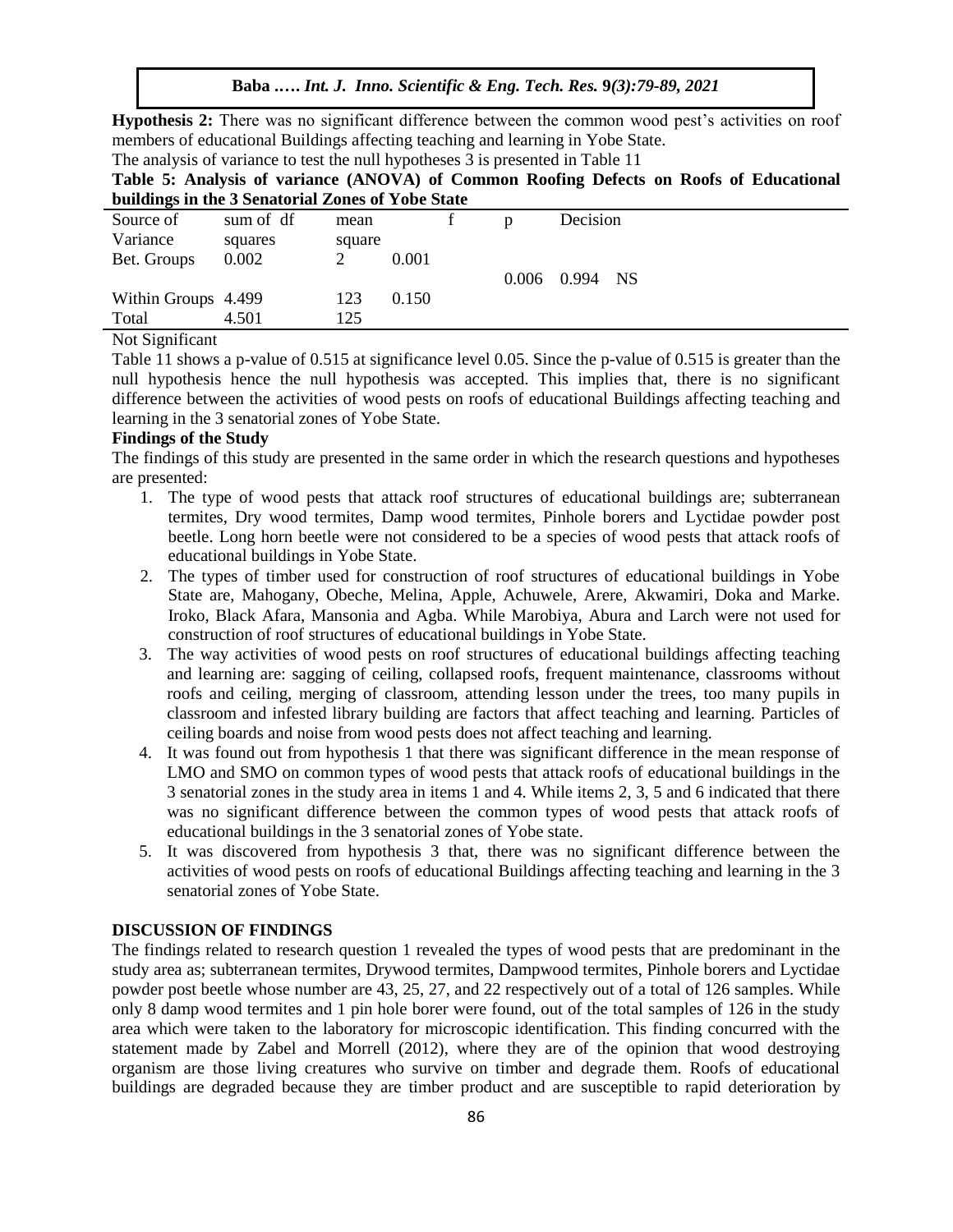variety of termites and powder post beetles. Such varieties of termites and powder post beetles are subterranean termites, drywood termites, dampwood termites, Pinhole borers and Lyctidae powder post beetle species. These are the major threats to longevity of timber in use as opined by (Dudley, Jeanrenaud and Sullivan, 2014). They also account for meaningful percent of economy distraction in the world as stated by (Su and Scheffrahn, 2000). On the other hand the laboratory identification of wood pests revealed that only 1 long horn beetle was found in the study area. This finding was in place because long horn beetle in most cases start their attack on living trees. Eggs are laid on the back and the larva bore tunnels into wood parallel to the longitudinal axis of the tree as mentioned by Kangkamanee (2010). Since eggs are laid on living trees the possibility of survival becomes narrow considering stages logs undergo until it become timber for use. The only trace of a long horn beetle according to a study by FAO, (2006) was the appearance of a larva's large elliptical tunnels on wood surfaces. But this can be prevented by careful selection of timber before use.

The types of timber used for construction of roof structures of educational buildings in Yobe State are Mahogany, Obeche, Malina, Apple, Achuwele, Arere, Akwamiri, Doka and Marke. The findings was in harmony with the statement made by Thomas, (2014) who opined that majority of the hardwood trees are found in tropical areas like Nigeria in Africa. Hard woods are considered reliable for roof structures. The findings of study however revealed that Marobiya, Abura, Iroko, Black Afara, Agba and larch are not timber species used for construction of roof structures of educational buildings. This is because, most of the wood mentioned is found in temperate regions hence timbers produced from these trees are soft wood. Soft wood timber species are always prone to termites and powder post beetle infestation. From the result it was discovered that Agba, Mansonia, Black Afara and Iroko are also used considering their means.

The severity of effect of the activities of wood pests on teaching and learning are collapsed ceiling, leaking roofs, sagging of roof members, drops of sand and powder in the classroom, blown roofs, and sagging noggins. It is quite true that these defects mentioned above have a significant effect on teaching and learning. These findings coincided with observation by Stiglitz (2012) who observed that in the United States of America, pupils who attend well maintained schools with good classrooms have a higher achievement than those who attend poorly maintained schools with poor classrooms. Schools with better facilities stand a good chance of providing education effectively. Hines (1996) found that student achievement was as much as 11 percentile points lower in substandard buildings as compared to student achievement who attended schools in that have above standard buildings.

The outcome of this study is supported by Owoeye and Yara (2010) who opined that, Schools with wellbuilt classrooms have their pupils performing better than their counterparts in schools with dilapidated classrooms. It should be noted that dilapidated classroom will not only affect students' performance but also the effectiveness of the teacher in imparting the knowledge, this implies that such situation will affect teaching and learning process. On the other hand the activities of termites and powder post beetle are not severe on roofs of educational buildings in the following area; particles of ceiling boards failing from the roof and noise from termites and powder post beetle. The finding of the study is not surprising because particles from ceiling boards do not drop from the roof constantly. This idea is further supported by Schlachter (2000) as he is of the opinion that the present day invention of ceiling boards results from the high binder to filler ratio of latex composition which is applied to the ceiling boards and gives it a high quality board that will resist sound and external invasion. The noise from wood pests does not affect teaching and learning probably because of the low tune of the ticking noise produce by the wood pests. Therefore may not disrupt teaching and learning in the schools.

It was found out from hypothesis one that there was no significant difference in the mean response of local government maintenance officers and state maintenance officers on the types of timber used for construction of roofs of educational buildings in Yobe State. This implies that the types of timber used for construction of roofs of educational buildings in Yobe State are of same type. It was found out in hypothesis 2 that there was no significant difference between the activities of wood pests on roofs of educational Buildings affecting teaching and learning in the 3 senatorial zones of Yobe State. This means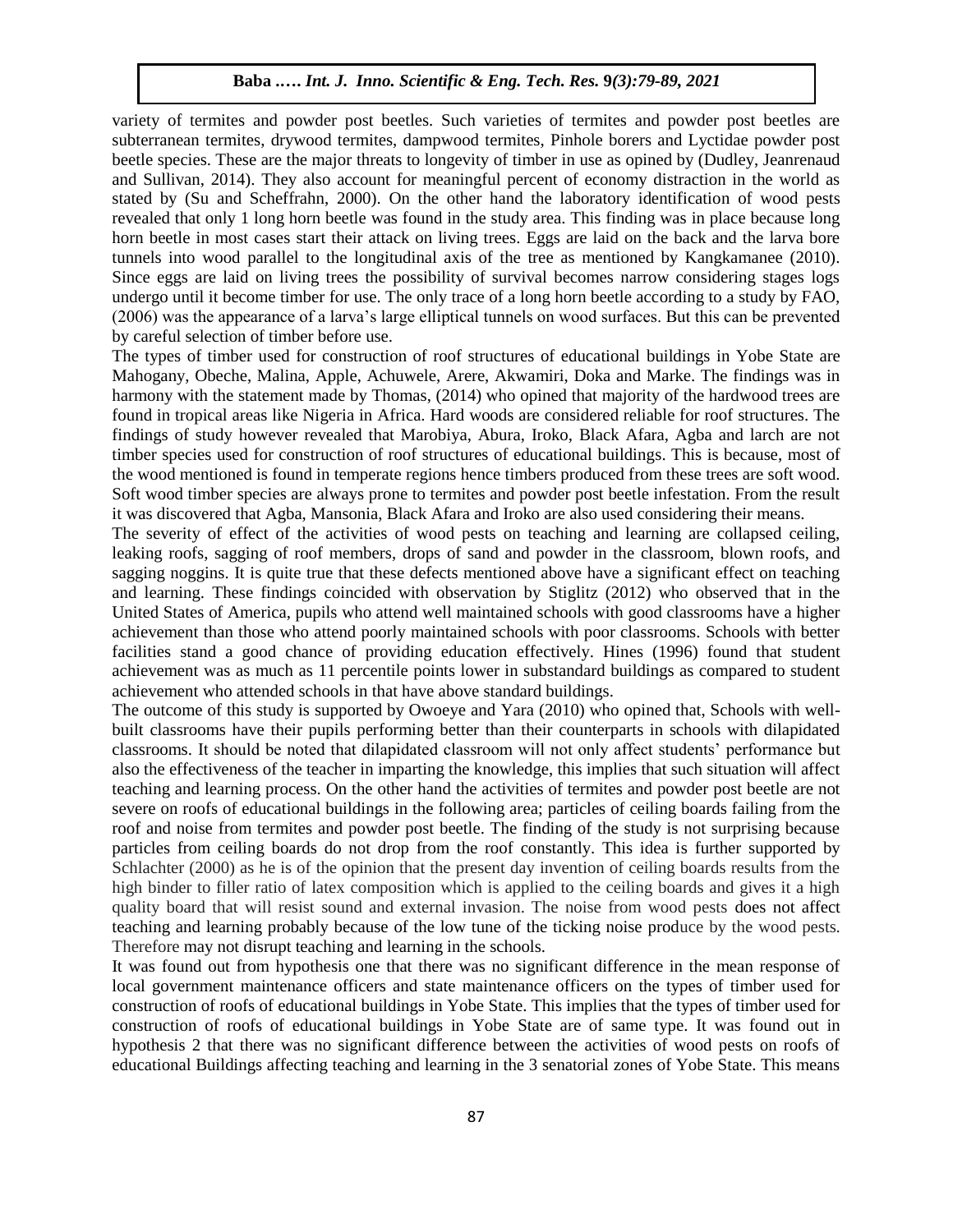that the effects of activities of wood pests on roofs of educational buildings have similar effects throughout the state.

# **CONCLUSION**

Education is commonly accepted as power considering its role in national development and individual growth. Evidence from research findings shows that the nature of educational building structures has an influence on how well pupils achieve a wide range of educational outcomes. It is also clearly stated that timber for construction of roof structures are selected yet wood pest continued to attack the roof structure of educational buildings. The study found out that the activities of wood pests affects teaching and learning in Yobe State negatively.

#### **RECOMMENDATIONS**

Based on the findings of the study, the following recommendations were made;

- 1. Proper selection of timber for construction of roof structures of educational buildings should be imposed by Yobe State Ministry of Education. This may be possible by co-opting local government maintenance officers of works department during selection, since they are always up to date on problems facing school buildings and are therefore familiar with weak and strong species of timber for construction purposes.
- 2. Proper treatment of timber using appropriate treatment method should be imposed. This can be achieved by liaising with chemical industry or forestry department of the nearby university to assist them identify the most appropriate preservative for timber treatment.
- 3. Maintenance officers should at the end of each term spray insecticide and relevant chemicals, especially when the school close formally on vacation. This will reduce the rate at which wood pests will encroach into school buildings now that all windows and doors are closed thereby giving enabling warm temperature for wood pests to carry out their harm on roof members

#### **REFERENCES**

Best, J. W. and Kahn, J.V. (2001).*Research in Education* (7th ed.). New Delhi: Prentice-Hall of India.

- Cookson, L. J. (2004) *Treatment methods for the protection of hardwood sapwood from lyctine borers.*  forest and wood products, research and development corporation, Australia. pp. 4 – 27.
- Creffield, J. W. (2019). *Wood destroying insects*: Wood borers and termites. CSIRO Publishing.
- Dudley, N., Jeanrenaud, J. P., & Sullivan, F. (2014).*Bad harvest: the timber trade and the degradation of global forests*. Routledge.
- Durlak, J. A., Weissberg, R. P., Dymnicki, A. B., Taylor, R. D., & Schellinger, K. B. (2011). The impact of enhancing students' social and emotional learning: a meta‐analysis of school‐based universal interventions. *Child Development*, *82* 1), 405- 432.
- Eaton, R. A and Hale M. D. C. (1993). Wood, Decay, pest protection. 1<sup>st</sup>ed Chapman Springer Science & Business Media.
- FAO, (1986). Wood Preservation Manual, ISBN 92-2-5-102470-7. pp 2 -116
- Gay, F. J., Greaves, T., Holdaway, F. G., & Wetherly, A. H. (2015). *Standard laboratory colonies of termites for evaluating the resistance of timber, timber preservatives and other materials to termite attack*. Commonwealth Scientific and Industrial; Melbourne.
- Highley, T. L. (2013). Biodetermination of Wood. Forest Product Journal. 28. Retrieved 18/01/2014.
- Inward, D. J. G., Vogler, A. P., and Eggleton, P. (2007). A comprehensive phylogenetic analysis of termites (Isoptera) illuminates key aspects of their evolutionary biology. *Molecular Phylogenetics and Ecology* 44: 953–967.